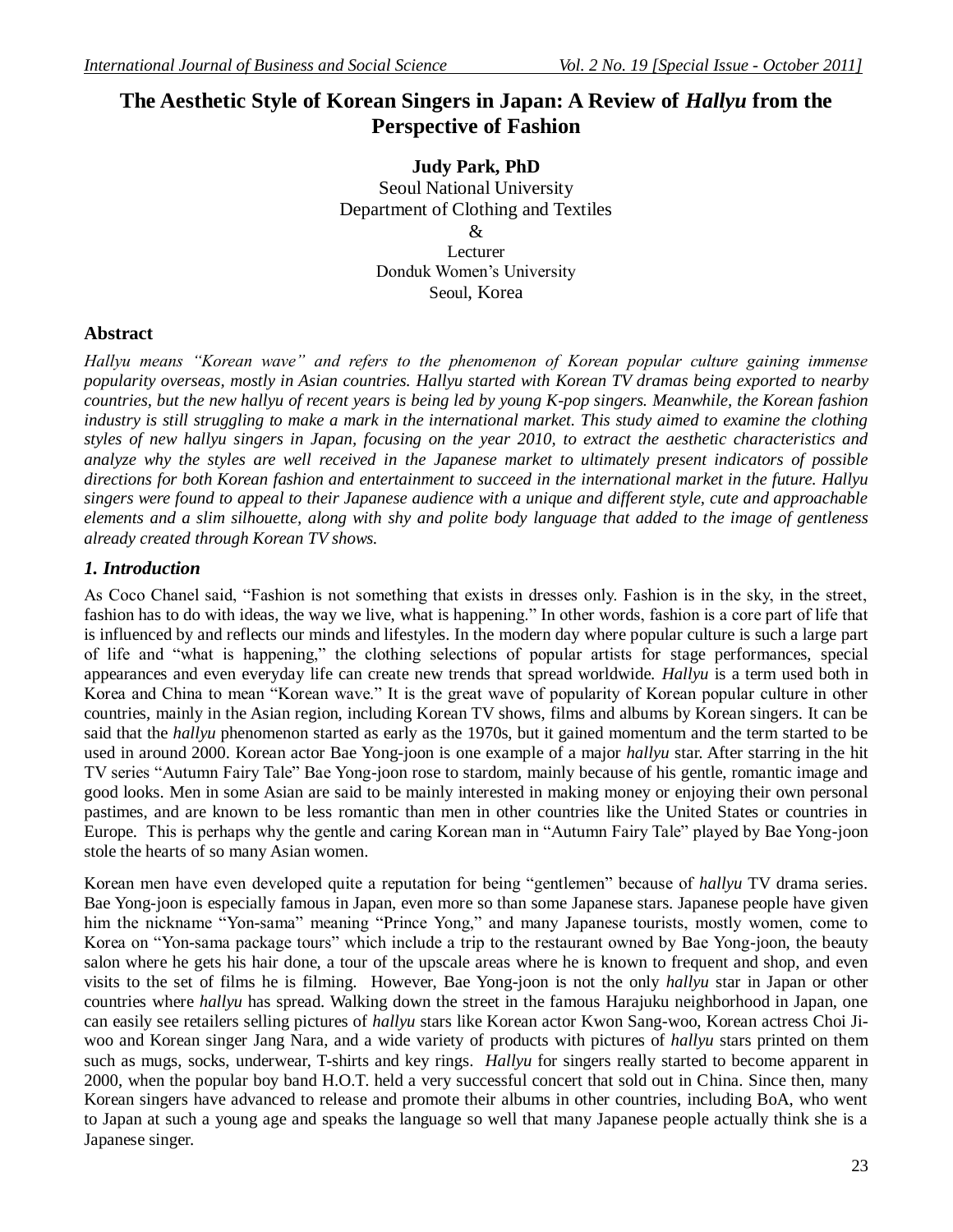In recent years, there has been a new *hallyu* focusing on young singers. The girl group consisting of nine very pretty, young girls called Girls" Generation and the boy band SS501 are two major examples. These new, young singers are not only popular in other countries for their songs, voice and diverse and unique personalities, but also for their looks. Most Korean singers and groups either have a very distinct look or are a mixture of members with different looks to please people of all tastes. Their personalities may be "real" but their styles are usually thoroughly and carefully thought out and prepared beforehand by professional stylists and the help of a marketing team. Their styles go on to become a large part of who they are as celebrities, and what kind of image they will develop. The image affects everything they do professionally, including their music, what kind of issues they support and what kind of advertisement deals they get, and most of all, they affect who will become their fans and imitate their looks. The general aim is to create a syndrome and present a look that is widely loved and imitated, but also to look different, stylish and new.

The aim of this article is to examine this aesthetic aspect of *hallyu*, from the perspective of fashion and provide useful information on the aesthetic characteristics of *hallyu* fashion that are received well and succeed overseas based on analysis of recent singers' styles. Despite past speculations that the future of fashion would be uniformity, such as the all-white outfits portrayed in science-fiction films based in the future, for example, the spread of fashion throughout history has gone in the opposite direction and led to great stylistic variations and diversity (Svendsen 2006, 156). Yet our consumption patterns tell us that choosing an outfit out of the numerous fads, fashions and choices out there is still an important decision that makes a big difference to us (Svendsen 2006, 157). Fashion in Korea is diverse, too, but Korea has not yet established a set aesthetic or image for itself like American sportswear or chic French fashion. Meanwhile, parts of the world seem to be developing great obsessions for *hallyu* stars and everything they do and wear, so examining their styles could be a starting point to discovering a key or element for developing and promoting Korean fashion.

This article will focus on Japan because Japan is one of the main countries where *hallyu* is apparent, and is also a country that influences international fashion through its many prestigious designers and brands, and well-known bold and unique street fashion. With the world so interested in what is happening in Japanese fashion, perhaps elucidating what it is about Korean fashion worn by *hallyu* stars is successfully received in Japan will lead to an elucidation of how Korean fashion can appeal and relate to the international market. The area of *hallyu* this article will focus on is singers because singers are comparatively recent and new with less information on the phenomenon compared to TV shows and actors, and they have more freedom when choosing what they wear since they are not characters on a TV show and can dress differently according to what kind of song or album they are promoting.

### *2. Major trends in popular culture history*

Traditionally, major trends in fashion are known to be started by designers. Fashion journalists affiliated to reputable fashion magazines and newspapers around the world flock to New York, London, Paris and Milan in time for fashion week and report the new trends in color, material, style and silhouette they see on the runways. The rest of the fashion world and the public reads about these trends and get ready for the next season. However, it is a known fact now that the opposite is possible, too. Trends can start on the streets. Young people and people with unique tastes can start new trends on the streets that can inspire designers to make them even more widespread. Yet another way trends spread that is sometimes overlooked is that they are very often started by stars – people in the public eye that the masses generally admire or simply like to look at. Louis XIII started a trend of wearing big white wigs when he started to go bald and decided to cover his baldness with a wig, and women copied the hairstyles and clothing styles of Wallis Simpson in the 1930s. Even fashion experts agree that major styles are started and set by a handful of influential people.

The late fashion consultant for the Academy Awards, fashion director and author Patty Fox said that ten women who took their look into their own hands to create a personal style and ultimately, an image for their business, set the standard for Hollywood glamour – Audrey Hepburn, Marilyn Monroe, Doris Day, Lucille Ball, Katharine Hepburn, Joan Crawford, Greta Garbo, Marlene Dietrich, Dolores Del Rio and Gloria Swanson (Fox 1995, 1). While these people may indeed have set the standard for old Hollywood glamour, a whole new world of young popular culture started in the 1950s. Youth culture started in the United States in the 1950s as the country prospered economically, teenagers had income they could spend on themselves, and they also began to consider themselves different from adults.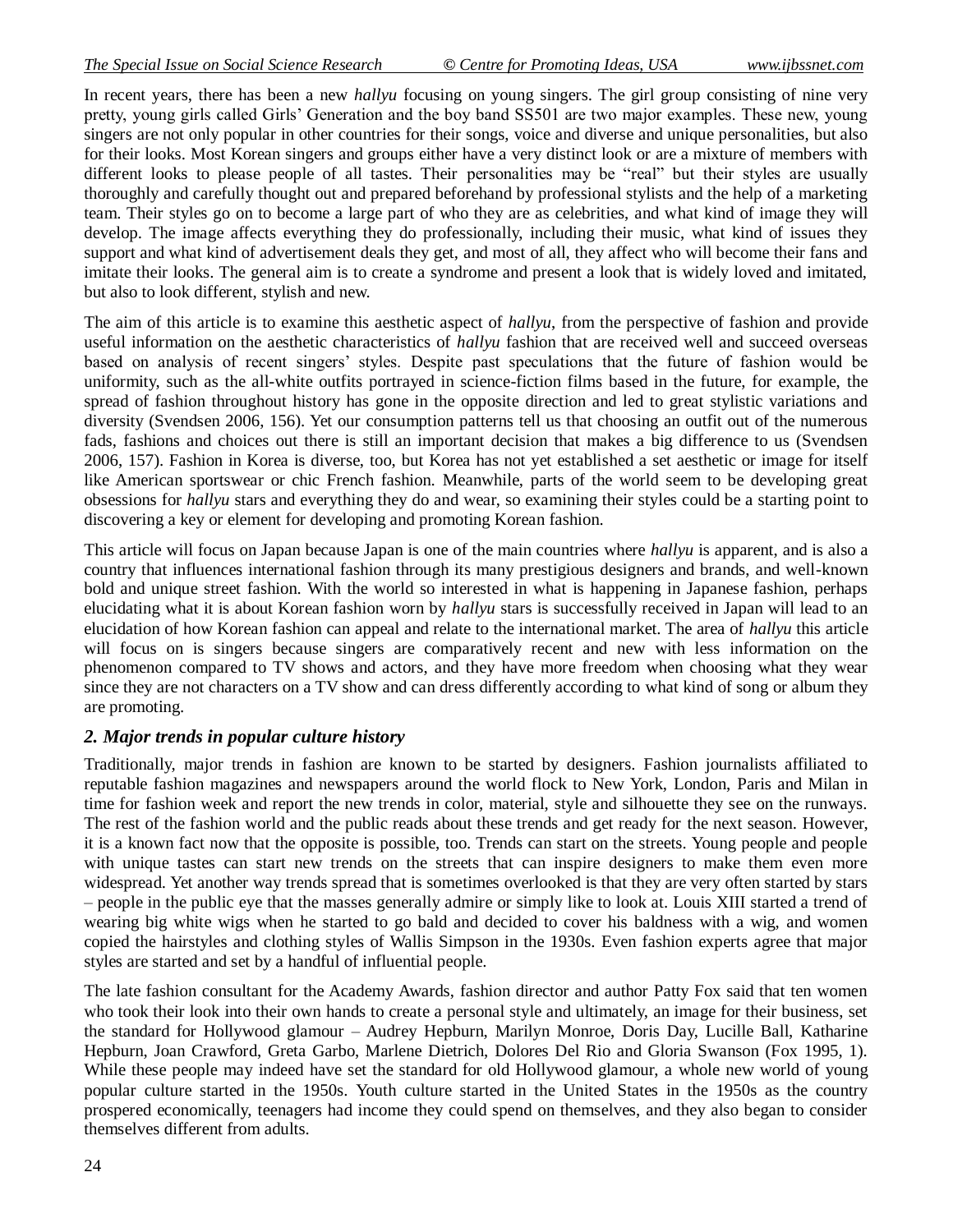Youth started to enjoy an exclusive culture including music, hairstyles and clothes, and Elvis Presley, a star of that culture who would later become "The King" of rock and roll, influenced this new culture for teenagers with his clothing choices (Doll 2009, 10). Many elements of his look, including long, slicked back hair, a shiny Beale Street suit with wide-legged trousers, and eye makeup, were considered shocking, but made girls scream with joy and young men want to imitate the image (Doll 2009, 12-13). Not only singers, but also actresses and in some rare cases, people in politics, such as Jacqueline Kennedy, set great trends in history. First Lady of the United States in the 1960s, Jacqueline Kennedy, is a famous figure whose style came to define her. After marrying into the extremely powerful political family, the Kennedys, she was expected to represent herself and her husband well, and fulfilled that role well. She apparently worked with designers and involved herself in the process of developing her looks, from pattern sketching to fabric selection. The public loved her elegant, effortless looks from suits and sheaths with pearls during the day to sleek understated evening dresses with opera-length gloves and diamonds. Their image sent a message of youth and a bright, happy future to the people of the United States at a point when television was ubiquitous for the first time (Swimmer 2009, 15).

Though some may not consider politics a part of popular culture, President Kennedy was the first president of the age of television and also a very young president, and people truly loved watching them and considered them the ideal American family. With all the attention they were receiving, including the attention of the young, the old and the mainstream, it would not be a far stretch to say they were a part of popular culture and the young and beautiful first lady was a part of popular fashion.In 1976, actress Farrah Fawcett of *Charlie's Angels* fame captured the hearts of boys, teenage girls and their mothers with her perfectly styled natural hair, bell-bottoms and Nike sneakers. It was a time when the world was changing, women in particular, and though she dressed in jeans, she had an undeniable sexiness to her look and was considered a sex symbol (Editors of People Magazine 2009, 5). John Travolta was another major fashion phenomenon in the 1970s after the film "Saturday Night Fever." All young men wanted to dress in flannel shirts, suits and platform shoes like John Travolta"s character in the film, and all women wanted to dress in tricot knit dresses and spandex tops like Olivia Newton-John (Choi et al. 2010, 445).

Madonna is a name that comes up again and again in fashion. She has tried so many different styles that appear "new" in the moment that it is difficult to pin down a certain "Madonna look," but one common point of all her looks is that they seem to try to break down any barriers, whether they are barriers of gender, race or any other discriminating factor, and attempt to be free. Madonna first appeared on the popular music scene in the 1980s, and with hit songs like "Like a Virgin" and "True Blue," she soon became a very influential pop start, straight through to the 1990s. Her looks were studied by scholars and imitated by youth, from her bandana and rough leather jacket of the eighties to her sexually-charged lingerie-influenced looks of the 1990s (Mehmet 2004, 4-5).

After fifty years of continuous growth of popular culture, the market was still not oversaturated. Celebrities actually started to expand their marketability and venture into different areas, not only acting for singers and singing for actors, but even including launch of a fashion line and writing books about their fashion sense and lifestyle, just to name a few. The highly developed internet has turned everyday fashion of celebrities into a very big deal, with paparazzo taking photos and websites uploading them every day for the whole world to see. One celebrity who has benefited from this phenomenon is Victoria Beckham. The public loves her style – typically oversized sunglasses, a tight shift dress or jeans, and Hermes bag and platform heels. Victoria Beckham, former Spice Girl and famous beautiful wife of soccer star David Beckham, wrote "Victoria Beckham: that extra half an inch," a book about fashion, beauty and style. In it she writes, "I"m not a six-foot-tall model, nor am I a pin-up for men, and, for this book, that's my strength, because I'm a girls' girl" (Beckham 2007, 11). She stresses that money has nothing to do with style and offers advice on how to look good and achieve the cool air she always seems to have.

Current First Lady of the United States Michelle Obama is also a much talked about subject in fashion these days. She has a sleek, streamlined, classic, colorful and bold look. She likes to bare her arms, wear simple separates like cardigans and skirts, and loves dresses. She is known to wear younger less-known designers and give them exposure, such as Jason Wu and Isabel Toledo, and sensible enough to wear brands that are not high end such as J. Crew and H&M (Swimmer 2009, 26-28). Her look is modern and American, and the public loves to imitate it and talk about it. Newspaper articles on the styles worn by Michelle Obama can even frequently be seen in major daily newspapers in Korea. However, it should be noted that the Kennedys, Princess Diana and Michelle Obama are rare exceptions of modern day politicians being considered celebrities.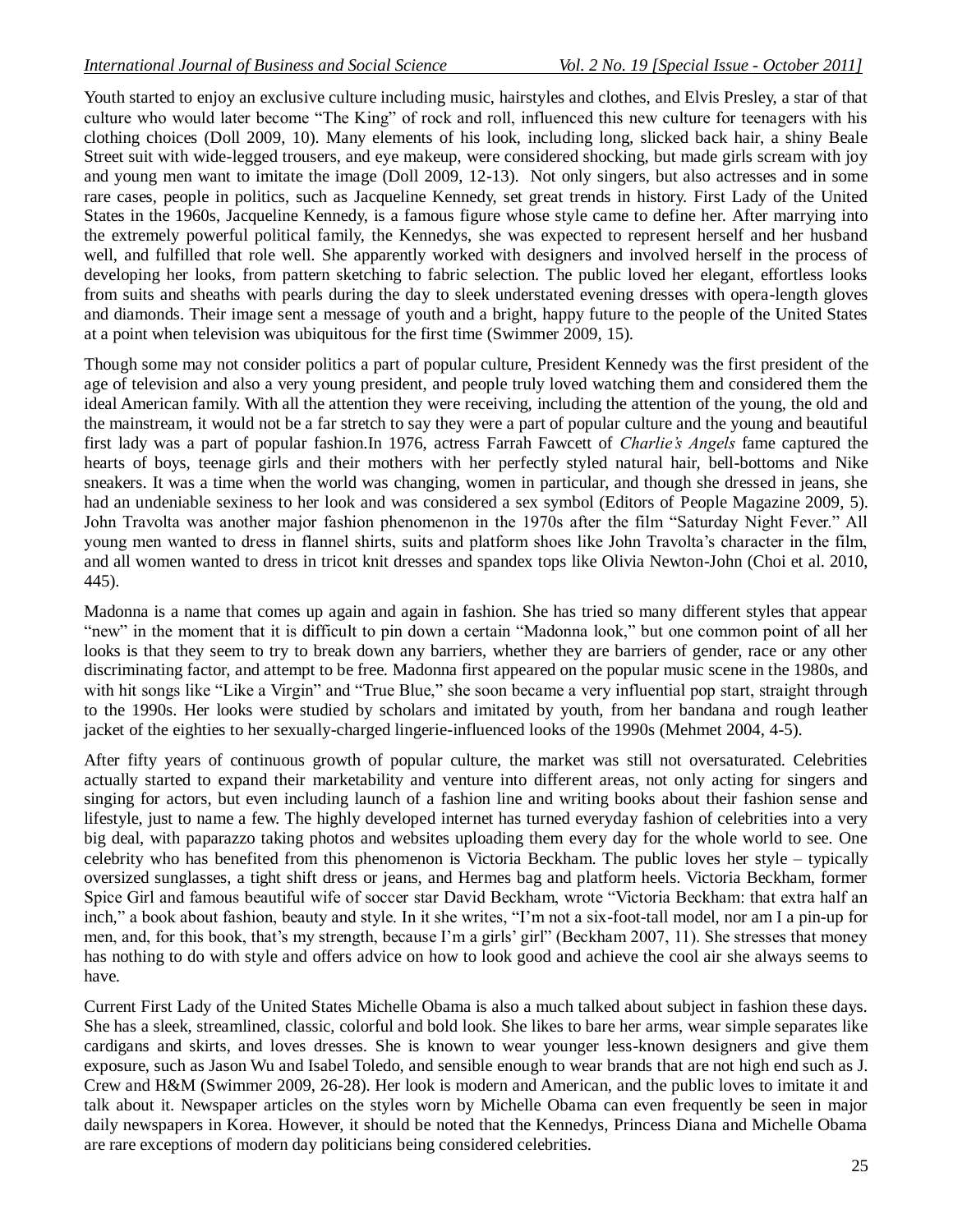Most are just respected, or well-known, politicians without celebrity status.There are books like "US Secrets of Celebrity Style: A Crash Course in Dressing Like the Stars" by Dale Hrabi (2005) and several other similar books available for people who look to celebrities for style inspiration and guidelines. So what is it about the looks of celebrities that we are so drawn to? One important point is that the looks we see on celebrities are not as "natural" as we would like to think. Admittedly, people generally do not "throw on" anything they can get their hands on in the morning anymore, but put some effort into looking "effortless," based on the great floods of fashion and style information they are exposed to through mass media, including TV, magazines, newspapers and the internet. However, celebrities often put in more effort than the average person, not just into their looks, but all aspects of self-representation. They train and prepare themselves for the art of self-representation through lessons and guidance in dance, speech and fashion, just to name a few (Nayar 2009, 177).

The examples examined above are all different. Some looks are sexy and shocking, but some are elegant. Some materialize a new ideal of the times, like Farrah Fawcett"s look, and some are rebellious and challenge widely accepted notions, like Madonna"s looks. The common points of all these looks are that first, they are all different and new, and second, they are approachable in that people feel like they want to and can imitate the looks. There have been stars who have dressed according to the main trends of the times, and those who have dressed in an extreme style that cannot easily be copied, but they are not the ones who end up starting major trends. People like to see something they have never seen before, but something they can instantly like and copy. Another big part of the trends set by stars is that people like their public persona and are extremely interested in their lives and personality, too.

It is not just the extraordinary beauty and charisma of the people in the public eye that make them so special and admirable. People are attracted to the lifestyles of the rich and famous because after all, who does not dream of becoming either rich or famous, or both? It is natural for people to aspire to be something that seems better than they are now, and this tendency was apparent in the early twentieth century, too, when the illustrations of Charles Dana Gibson, who did "lifestyle illustrations" rather than simply fashion plates, were extremely well-accepted by young women at the time and the "Gibson Girls" he drew, as they were nick-named, were a fashion icon (Blackman 2007, 8). They were ambiguous characters in some way, but they had a specific lifestyle – they were young, healthy, active, sexy, free and bold. Now, people have a face to the "Gibson Girls" they aspire to be like or simply like to look at. They even have names – like Madonna, Mariah and Jennifer – and sometimes people know where they live and where they like to shop or eat.

## *3. Brief History of the Korean Wave, Hallyu*

*Hallyu* means "Korean wave" in Korean and is also written in Chinese characters to have the same meaning. It was first used to indicate the wave of popularity of Korean pop culture in China, but is now used to refer to its popularity in any other foreign country – mainly in Japan, China, Taiwan, Hong Kong, Vietnam and Thailand – and expands not only to pop culture such as TV drama series or singers, but also to include areas other than pop culture such as sports or fashion design. However, an explanation is needed as of yet when it is used to refer to another field. For example, one would talk about "a sports *hallyu* in Europe." Therefore, in this article, the term *hallyu* will be used to refer to "the wave of popularity of Korean pop culture in other countries," and *hallyu* created by singers in Japan will especially be a point of focus. It is unclear how the term *hallyu* was coined. Written in both Korean and Chinese characters, people are even unsure whether it started in Korea or China. It started to become widely used in the early 2000s, but *hallyu* actually existed as early as 1997. The Korean TV drama series "What is Love" was broadcast in China in 1997, and recorded ratings of 4.2 percent. Considering even a 0.1 percent rating was considered a success because of the lack of TVs in the country, 4.2 percent was an amazing result.

Then, several other series including "Stars in My Heart," "Autumn Fairy Tale" and "Daejanggum" continued to be great hits (Hwang 2009, 204). It is general knowledge that Korean pop culture is successful in other Asian countries mainly because of the romantic and family-focused values of Korea portrayed in TV dramas, films and songs. Many Asian countries share a similar traditional background where men were the fighters and women married into the family of the man to live quietly and passively. Men still maintain a strong, cold image in some countries, but men portrayed in Korean pop culture are hopelessly romantic. They sacrifice their entire lives for women and love just one woman throughout their lives. Also, in a world where young people are more independent than ever, young Korean people in Korean TV dramas still respect their elders and always think hard about their family when making an important decision.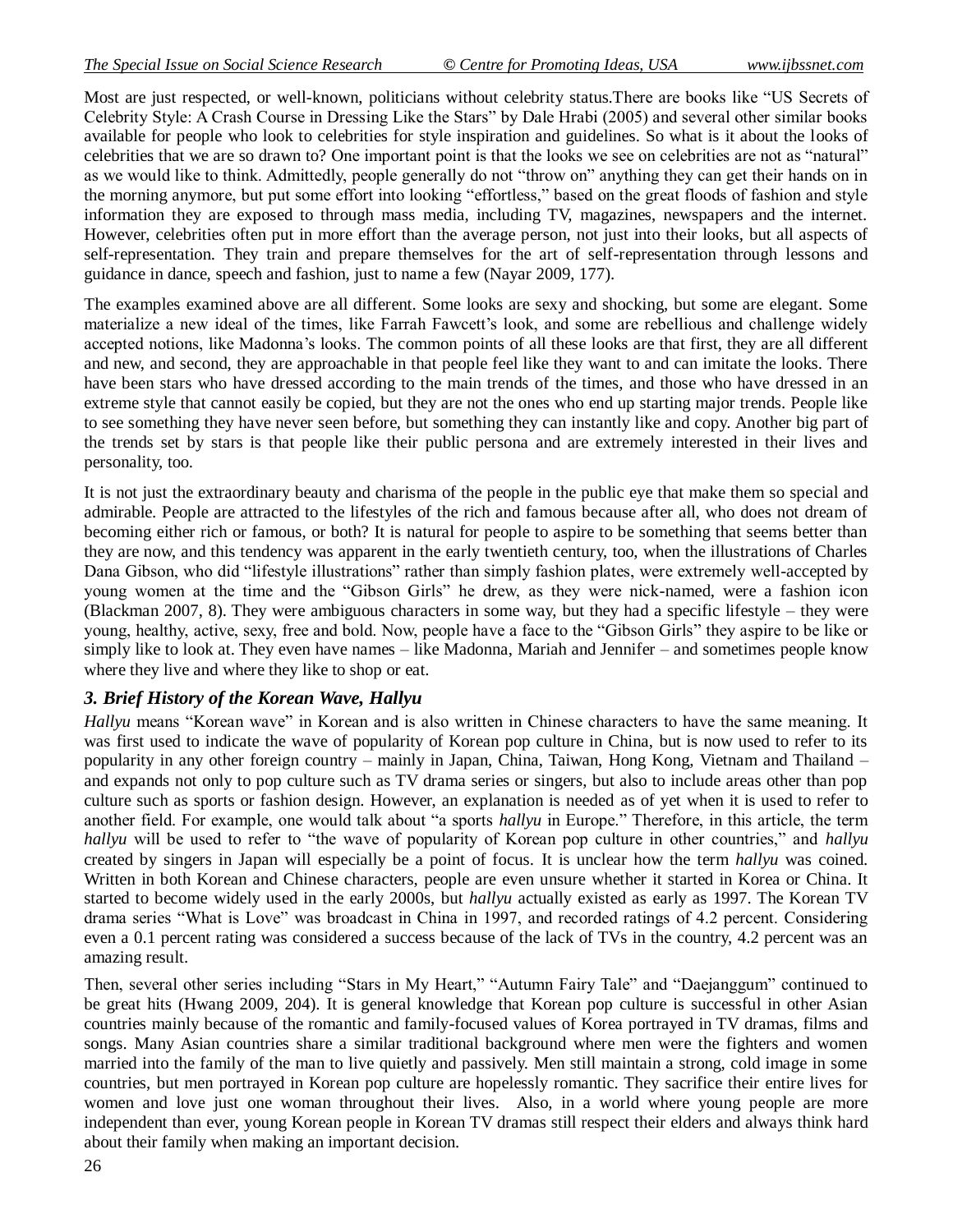These elements are what touched the hearts of foreign viewers. A study found that Japanese viewers mostly view "romantic" TV dramas, and find Korean shows "informative" and "touching." They also find Korean shows are different from Japanese shows because of the "sacrificial love," "vague psychological layout" and "conservative way of thinking" conveyed in the shows (Kim 2005, 28-31). "Vague psychological layout" indicates the subtle ways emotions are expressed and how the feelings characters have for each other are shown or kept secret. The wave continued in K-pop, or Korean pop music, in 2000, when the concert of the Korean group H.O.T. held at a sports stadium sold out for the first time for a foreign singer, and singer Jang Nara"s album sold more than 1 million copies and won a Golden Disk Award for Most Popular Singer (Hwang 2009, 204). 20 million dollars worth of Korean films and TV programs were also exported to the Asian market in 2000, including "Swiri" and "JSA" (Kim 2001, 240).

*Hallyu* fundamentally started to grow into a phenomenon in Japan when "Autumn Fairy Tale," titled "Fuyu no Sonata" in the country, which originally aired on the NHK cable TV channel in 2003 aired again on a major national network in February, 2004. Since then, a wide variety of Korean programs are being broadcast on national networks, cable TV channels and satellite TV, and interest has increased tremendously in Korean actors, shows, music, films and related products (Sohn 2004, 34). The *hallyu* phenomenon is actively supported by the Korean government and Korean companies, not only because it is a great pride to be recognized and loved by other countries, but also because it leads to positive economic effects, too. People who become fans of Korean actors or singers through TV dramas or performances overseas develop an interest in Korean culture in general, such as food, and a liking for Korean products. They actually purchase more Korean products, especially if they learn that the actor, actress or singer they love uses the product, and even visit Korea more often (Hwang 2009, 206). A study found that consumers have a stronger attachment to a *hallyu* "brand" – brand meaning a celebrity, TV show or film – when they have awareness of higher quality of the brand. Consumers also conduct stronger related actions when they consider the brand to be of high quality, and gain stronger faith in the brand (Lee 2007, 92). Obviously the highly popular *hallyu* stars are generally considered of "high standard" so their fans have strong faith in them.

This is the simple reason why many Korean fashion brands use *hallyu* stars as models, such as actor Kim Bum for Edwin. However, although fans will flock to see Kim Bum for a signing or event and gradually develop a tendency towards a brand he is a spokesperson for, what they want even more is to buy the clothes that he actually wears in a TV show or in real life. Therefore, the brand that he wears personally also benefits, perhaps even more, and brands that design the styles that he wears sell well, too. There are major national benefits outside of fashion, too. Travel packages to visit *hallyu* stars are all the rage in Japan, and at the end of the year, thousands of tourists sign up for "K-pop tours" that take them to see the award ceremonies in Korea (Kim, Newsis December 28, 2010), contributing to tourism in Korea in a big way. The ambitious and successful TV drama series "Dream High" starring many K-pop singers and Bae Yong-joon, one of the first and still madly loved *hallyu* stars, was shot in Goyang City, and the city recently announced plans to develop into an international *hallyu* city. There is even evidence of new methods of *hallyu* marketability in Japan, where *hallyu* cafes that offer drinks, tea, coffee and photographs of *hallyu* stars for sale, are starting to pop up (Lee, TV Report December 31, 2010).

There is no way of knowing whether *hallyu* is a temporary trend, whether it will reach a peak and stop developing any further at one point, or whether it will continue to grow and diversify limitlessly. There are even groups of people in China who get together through internet clubs to claim China should stop importing Korean pop culture and focus on developing its own industry. This is in some ways similar to how Korea was against importing Japanese culture in the 1970 and 1980s. However, Japanese culture is free to advance to Korea now, although it has not spread as successfully as *hallyu* in Japan or other countries. The mainstream opinion on the future of *hallyu* is that it is sustainable because it has diverse and highly competitive cultural contents and is continuing to spread to new countries (Kim 2008, 338). If *hallyu* does end up sustainable in the long-term, as is the direction it seems to be going at the moment, *hallyu* could be considered more as cultural exchange and an expanded market than a temporary "wave," and there would be great significance in studying the many different aspects of *hallyu* and how it could develop and establish itself further in the future.

## *4. Hallyu Singers in Japan, 2010*

A popular entertainment news TV program on a major national channel in Korea introduced "new *hallyu* that is mesmerizing the world." New *hallyu*, pronounced *shin-hallyu* in Korean, refers to the new wave of young K-pop singers that are venturing to overseas countries.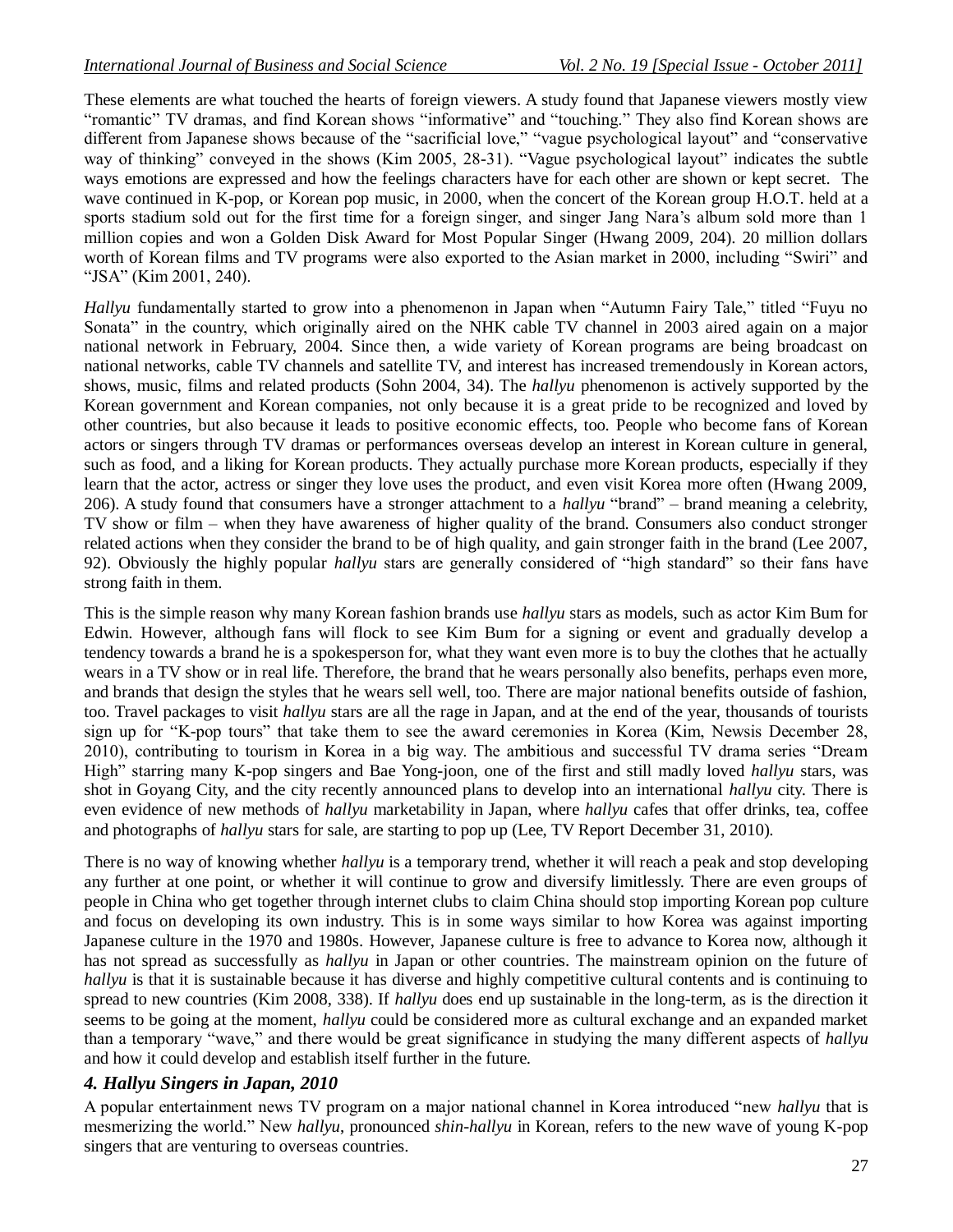*Hallyu* in the past focused on films and TV dramas, and a big part of *hallyu* fans were middle-aged women, but the new *hallyu* has made Korean pop culture popular among a younger generation. Japanese press and media are also using the term new *hallyu*, and this time, the wave is so great that Japanese weekly magazine Aera even called the appearance of young Korean singers in Japan a "Korean invasion" (Lee, Polinews December 30, 2010). According to the results of a 2010 survey announced at the 2010 *Hallyu* Forum sponsored jointly by the Korea Foundation for International Culture Exchange and Ministry of Culture, Sports and Tourism, the K-pop wave in Japan was the third biggest *hallyu* wave in 2010, after an economic *hallyu* boom focusing on electronic products, and Korean food *hallyu*, and music was found to be the number one type of *hallyu* contents, ranking higher than games, TV programs and films (Kim, MK News December 1, 2010). It could be argued that TV programs and films are now stabilizing after reaching a high peak, and the same will happen for K-pop, but the fact is that Kpop was extremely popular in Japan in 2010 and is continuing to do well. This is leading to younger *hallyu* stars and a younger and wider fan base.

The biggest *hallyu* musician in Japan is probably BoA, who has actively performed, created albums and worked in Japan since 2001. She was one of the first Korean pop stars to actively advance to the Japanese market. From a very young age, she was trained with this goal, learning Japanese and Japanese culture. All six of her albums released in the country from 2001 to 2008 made it to the top of the Oricon Chart, the most reputable music chart in Japan, and her two best albums made it to first place, too. However, BoA had to actually move to Japan and live there to build up her success. This is not the case anymore. Korean singers can release an album in Korea and then simply visit Japan short-term to promote a song or album and still be successful, thanks to the development of *hallyu*. Japanese people are more aware of and interested in K-pop. BoA performed many of her songs in Japanese and some Japanese people do not even know that she is Korean.

They say that beauty is universal, and perhaps this is what helped BoA, and also why Korean girl groups are extremely popular both in Korea and Japan. Two major new *hallyu* stars are the girl groups Girls" Generation and Kara. Girls' Generation was the first foreign girl group in thirty years to rank number one on the Oricon chart in October, 2010, was selected as one of the "Top 10 Outstanding Artists of 2010" by a Japanese music program. They also received the Newcomer's Award at the 52<sup>nd</sup> Japan Record Awards. Girls' Generation consists of nine group members. They are all young, in their late teens to early twenties, and have a youthful, playful and flirty style. They perform catchy songs and are considered one of the top girl groups in Korea, too. Kara is also a popular group in Korea, though not as popular as Girls" Generation, but they are just as successful and popular as Girls" Generation in Japan, showing that venturing overseas can be a good business decision. There are five members to the group Kara. They are young, too, but have a slightly edgier and sexier feel tan Girls' Generation. Their song "Mister," which includes a hip swinging dance that is fun and sexy, was especially successful in Japan. They ranked  $2<sup>nd</sup>$  on the Oricon album chart just two months after they started to promote the album in Japan, even though the songs are all in Korean, and was also selected as one of the "Top 10 Outstanding Artists of 2010."

Kara and their song "Mister" are so popular in Japan that Japanese celebrities even dressed up like Kara on national television. *Cosupure*, meaning "costume play," is a form of dressing and entertainment popular in Japan where people dress up as anything and anyone, but usually someone they are obsessed with or related to a fantasy, such as a character out of a game or comic book. Korean newspapers reported on the great success of Korean singers in Japan in December, 2010, when Japanese celebrities did cosupure as Kara and BoA on a major network (ENS December 31, 2010). Boy bands are all the rage in Korea and did well in Japan in 2010, too. However, Korean boy bands are not like the typical boy bands of the 1990s in western countries like Take That or New Kids on the Block. They are more fashionable, wear makeup, and have a strong vibe about them, often showing off muscular bodies. The hip hop-based K-pop band Big Bang is set to fundamentally start promoting themselves in Japan in 2011, but their songs already gained popularity in 2010 through international broadcasts and the group was awarded the Excellent Work Award at the 52<sup>nd</sup> Japan Record Awards. The five members of Big Bang have a variety of different looks, but the band is also known to be equally talented, with all members being capable of high standard singing, rapping and dance, unlike some groups where some members look better than others while some sing better than others. In an age that is tuned more towards electronic music, Big Bang also offers authentic electronic hip-hop based music with a distinctly K-pop feel. Another Korean boy band that was extremely successful in Japan in 2010 was Cho Shin Sung, which could actually be a bit of a surprise to people in Korea, because it is a fairly less popular group in its homeland.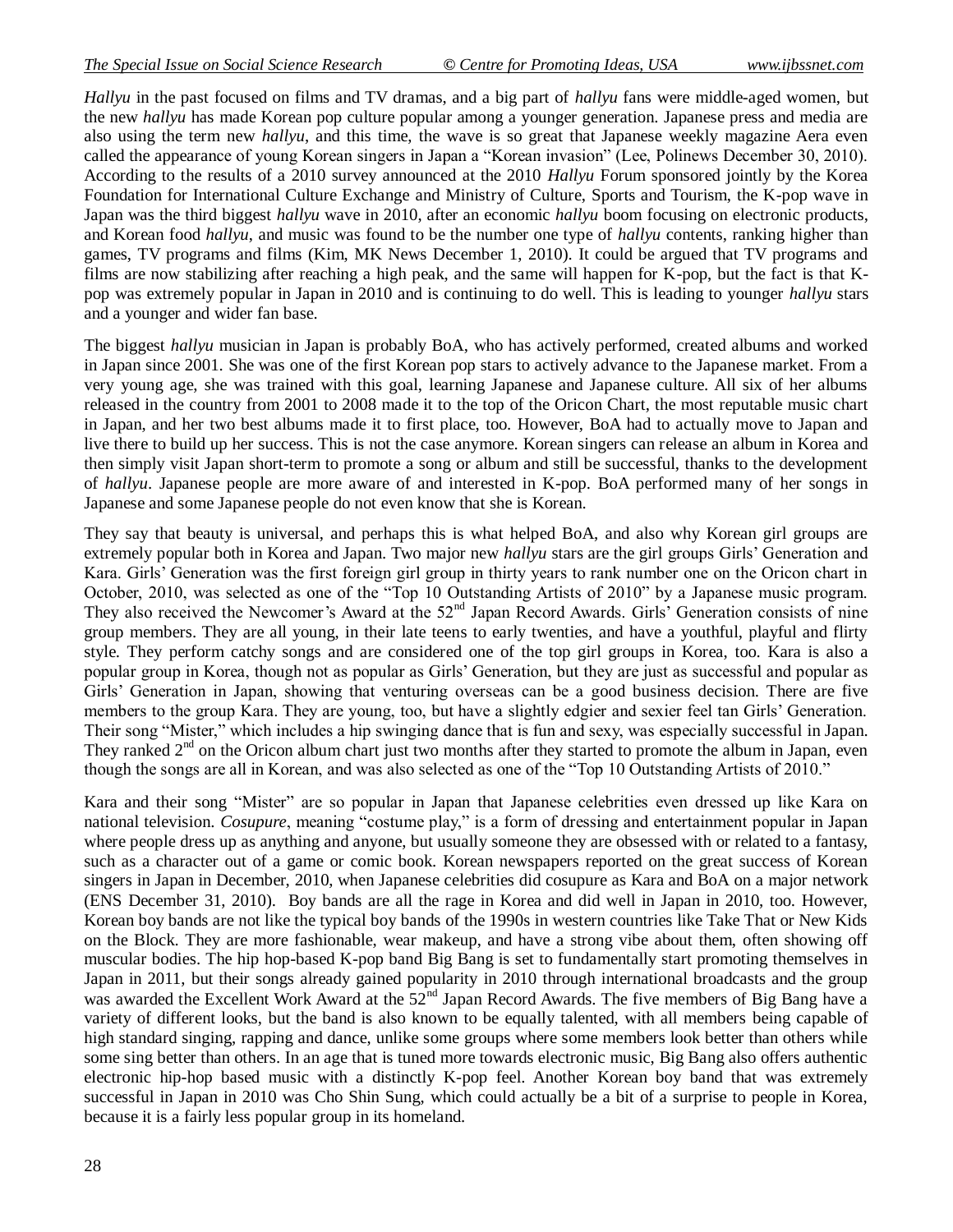However, perhaps because of hallyu, and perhaps because of their heart – the members studied Japanese and the group sings in Japanese when performing in Japan – Cho Shin Sung is doing well in Japan. After entering the market in 2009, they climbed up to number 7 on the Oricon chart in 2010 and performed at the Yokohama Arena, a place usually reserved for Japanese singers. Other boy bands that entered the Oricon chart include the large boy band with thirteen members, Super Junior, and the newer and younger five-member boy band SHINee. The late Park Yong-ha, an actor-turned-singer who starred in one of the original *hallyu* TV series "Autumn Fairy Tale," passed away in 2010. He was one of the most successful Korean singers in Japan, and since his passing, other younger solo male artists are trying to follow in his footsteps. Park Jung-min, a member of the boy band SS501, announced that he would start his solo career in Japan, and all four of his "fan meetings," or mini concerts, sold out. Then, solo artist 9<sup>th</sup> Street, not established in Korea either, debuted in Japan in 2011 through the MJTV concert, "Music Japan TV presents K-POP LIVEHOLIC 2011." Park Jung-min has the advantage of being part of a famous group, but Korean artists are increasingly trying out the Japanese market, which warmly welcomes Korean singers, before attempting to establish themselves in their more competitive native country. Solo artist Yoon Gun first became known in Japan when he sang the theme song for the popular Korean TV series "Sad Love Song" starring actor Kwon Sang-woo and actress Kim Hee-sun, who are both very famous in Korea and overseas.

His fans remained loyal since the program aired in 2005, and when he went back to Japan for the first time in four years in 2010, to promote a book of essays, he was received very warmly through a successful fan meeting. It is not only K-pop singers that are experiencing success in Japan. Perhaps largely thanks to the help of *hallyu*, Lim Tae-kyung, the top crossover singer of Korea, held an extremely successful concert in the country in December, 2010. Lim Tae-kyung currently sings crossover genres such as pop opera, is a tenor and a musical actor, and has plans for diverse new attempts in Japan. Many more Korean singers revealed plans to start working in Japan from 2011, in 2010. The highly popular girl group 2NE1, which is already largely successful in the Philippines as a member of their group originally debuted in the Philippines, announced it would fundamentally start appearances in 2011, and even actress Yoon Eun-hae, who was originally a member of a Korean girl group but later turned into a successful actress after the group parted ways, announced she would start a singing career again in Japan. Another actor who plans to start a singing career, not in Korea but in Japan, is Park Hye-jin, who will first test the waters by singing a theme song for a TV drama and then release a single album. Similarly to Lim Tae-kyung, singer Park Hyun-bin is a singer of an unconventional genre.

He is a new generation "trot" singer. "Trot" is a traditional Korean song genre and Park Hyun-bin is one of a handful of singers who have added a modern K-pop-like beat and look to the genre. Park Hyun-bin is the first to advance to a foreign country with a traditional genre, and has already closed an exclusive contract with the headquarters of the entertainment company Irving in Tokyo. Girl groups, boy bands, solo artists and singers of non-mainstream genres experienced great success in Japan in 2010, and many other Korean singers appear to have plans to start a career in the country, too. Korean singers offer something for everyone with their diversity. Girl groups and boy bands include members with their own carefully calculated unique image so anyone can find a type they like in the group, and solo artists either stick to a certain image and focus on their fans or sometimes change their look and type of music to show off different sides and keep up with the current trends while offering great entertainment. Each group or singer is unique and offers something different, but they are all similar in that the *shin-hallyu* singers are young and offer a youthful energy that is different from the reserved characters one might see in a Korean TV show. Korean singers in Japan may have a polite and cautious air about them during interviews, but they are very well prepared – Korean entertainment companies are known to train potential singers from a very young age for three to five years – and perform spectacularly on stage. The change of clothes and hair styles each time they sing a different song is another unique characteristic that adds an element of entertainment.

### *5. Hallyu Singer Fashion in Japan and the Secret Behind Their Success*

One secret of success of Korean singers is something that comes naturally to Korean singers. In Korea, singers promote an album for a certain period of time, and especially promote a certain song, and then another song, in order. The period when they are "working" is very calculated and set, and once they stop doing their rounds on various types of media including TV, radio and magazines, they take some time off and work on the next album. Singers can frequently be heard saying "when I was actively working" or "when I was taking time off." Singers in other countries sometimes say they took time off after a big event like a tour, but they are generally considered to be "working singers" full time. However, the period when singers perform and are on TV, and when they are not, are strictly considered separate in Korea.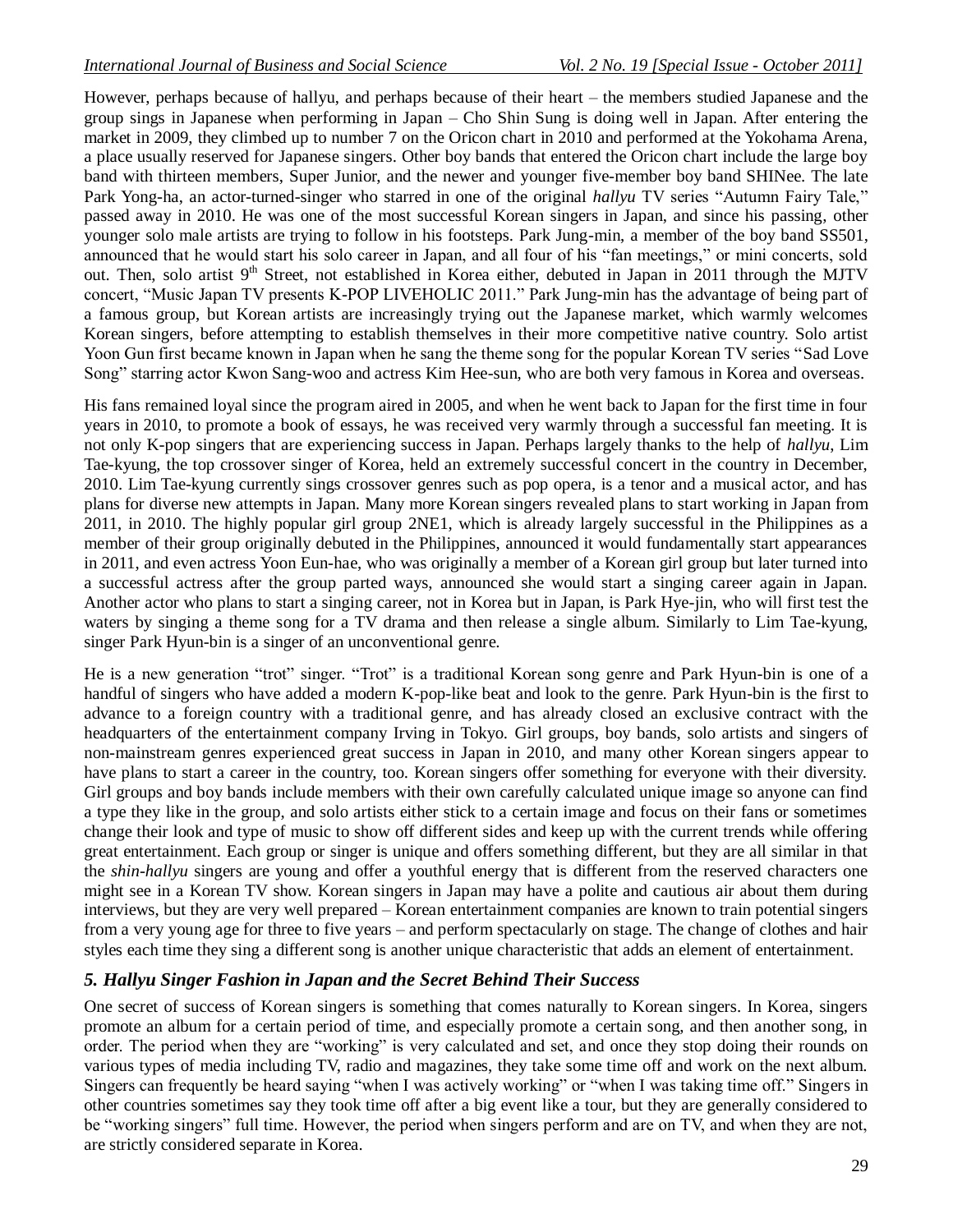When they do "work," they have a certain choreography routine, hairstyles, makeup and clothing style set for each song they sing on stage. These are all planned out and prepared while they are "not actively working," or off the screen. For example, Girls" Generation wore short, sexy versions of a military uniform and created a unique dance focusing on leg movements for their song "Tell Me Your Wish," but changed into all black leather and satin outfits with heavy eye makeup and a dance that included running movements for the song "Run." Each time they go on stage to sing these songs, they wear the same kind of outfit, hair and makeup, and dance and move in exactly the same way. Not one member moves in another direction or dances in a different way. This change of costume for each song makes each song fresh, and even knowing what the look and dance will be for a certain song becomes fun. Experts say this is an aspect that contributes to the popularity of Korean singers overseas (Kim, iMBC December 27, 2010). One singer can wear look like a rocker for one song, and wear a completely different hip hop style for another song. There are hardly any countries where singers completely change their look for each song, and in the case of Japan, some younger singers do change their style, but the range of change is narrow and older musicians tend to stick to their own style. Therefore, the fun new styles of Korean singers are an element of added fun.

In this article, photographs of *hallyu* singers actually performing or making a public appearance in Japan in 2010 were used for analysis of the formative characteristics of *hallyu* singer fashion and to find out what element about fashion appealed to the audience in Japan. The two extremely popular girl groups Girls" Generation and Kara both aim for a sexy but girlish look. However, Girls" Generation is more girlish and cute than Kara, and lower down on the sexy scale. For a performance at an awards ceremony in Japan, the girls wore silver shiny t-shirts with shorts or a balloon-silhouette miniskirt. They wore t-shirts in a few different designs according to the figure or image of the member, from asymmetrical tops to short tops that showed their navel with fur on one shoulder. Each member had a different hairstyle that seemed to reflect all possible preferences of young men or women, including dyed hair with bands, long hair, short hair, hair tied back in a pony tail and hair with a dainty clip in it. Their makeup was pretty but not too exaggerated, and the look was completed with the feminine touch of white high heels. Another important part of the look included their body language and choreography, which showed them keeping their legs together and looking feminine and reserved, which is what seems to have added to the feeling of girlishness over sexiness (Figure 1).

For another performance just after receiving an award, they wore black PVC shorts, silver glittery tight longsleeved t-shirts that were short but showed some skin but did not show their navel because of the high-waisted shorts, PVC vests with strong angular shoulders and thigh high boots. This time, all members wore the identical outfit, but added their own individuality to the neutral-colored look with their hair color and styles. They wore pretty makeup that was slightly darker this time, and kept their knees close, hands together and generally maintained the shy and proper body language as they sang and waved to fans. Kara is slightly more on the sexy side than Girls" Generation, and the image is created through their sexy choreography, darker makeup and sexier clothes. For a performance in Japan in 2010, they wore high-waisted PVC shorts, a blouse with black and white geometrical patterns, and leather thigh-high boots. Similarly to Girls" Generation, they each had very different hair styles, including brown hair, dark blonde hair, hair tied back and half up, long hair and a very short pixie cut.

However, their sexy makeup that emphasized the eyes was different from Girls" Generation, and although the look was similar to the look of Girls' Generation at the awards ceremony for the performance after they received an award, the strong makeup helped create an illusion of a sexy impression of the face creating a look with more sex appeal. However, although less reserved than Girls" Generation, Kara also kept their knees together and their choreography was more flirty than seductive, creating a girly image with a little sex appeal. Kara shot to great fame in Japan thanks to their song "Mister" for which they wore a short t-shirt, comfortable, slightly baggy cotton pants, suspenders left down to fall around the knees, and sneakers. The fashion they chose emphasized their narrow waist and sexy hips during the song, which includes choreography where they stick out their bottoms and turn them in a circular motion many times. This was the look for the song when they were "actively working" to promote the song in Korea, and they chose to follow through with the look in Japan. Keeping the suspenders low especially added to the effect of casual sex appeal, and this was the look that Japanese celebrities imitated on TV through cosupure.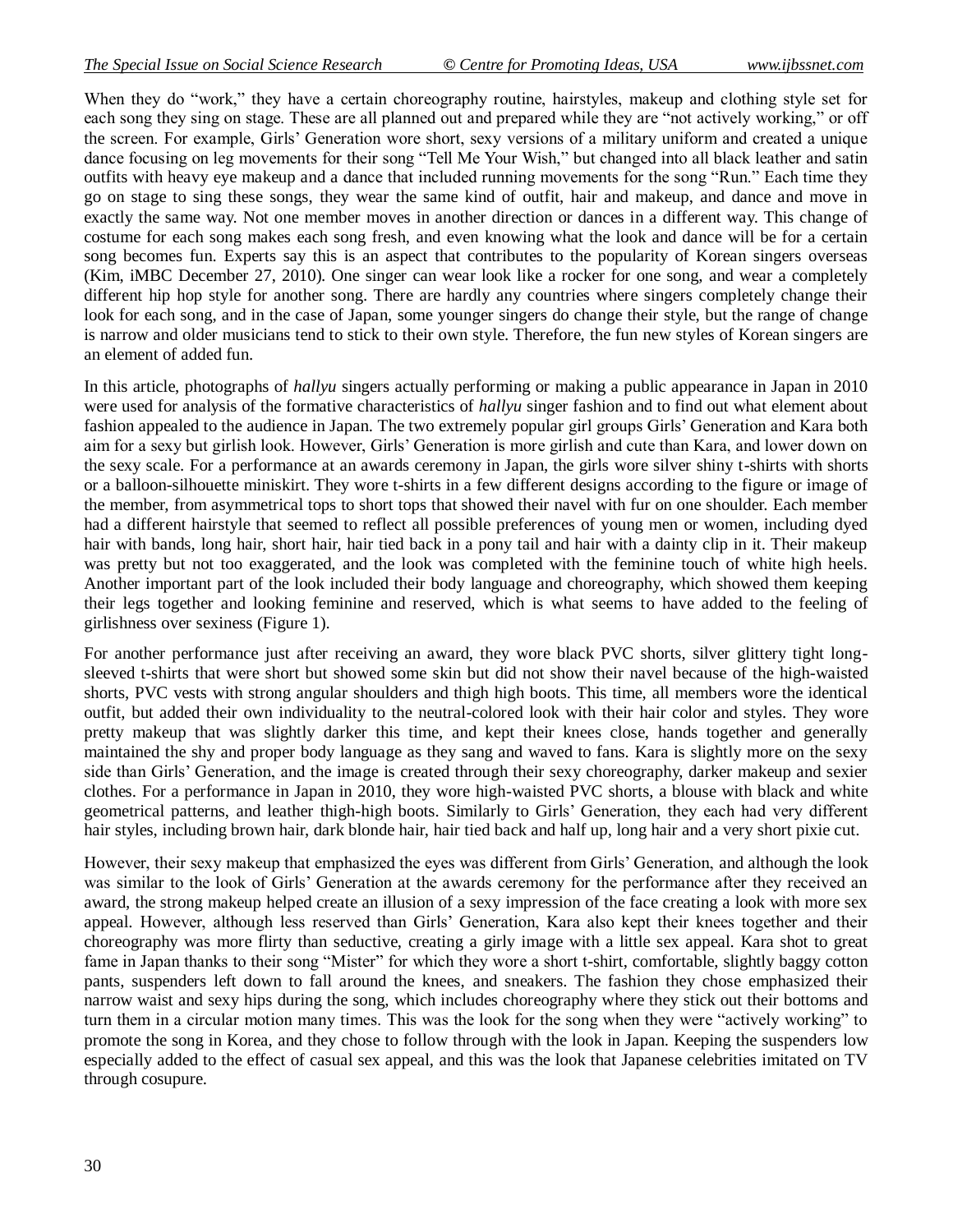

**Figure 1Girls' Generation performing a song at the 52nd Japan Record Awards.**

The boy band Big Bang did not actively promote their album in Japan in 2010, yet it still received an award based on their exposure in the country through satellite and cable TV. They performed at the ceremony, too, for which they wore suits with a cool edge. Being a hip hop-based group, Big Bang"s style is generally edgy and cool, but they tend to include more put together clothes such as formal jackets and slim fitting trousers in their mix of clothes. Based on their fashion, they have developed an image in Korea as a cool and edgy group that is not afraid to try very daring, different looks that may be different from the traditional baggy trousers and baseball caps worn backwards of the hip hop genre. For the award ceremony they wore black and white suits. One member, who had bleached white hair, wore a bow tie, black jacket and sunglasses, while another wore a white t-shirt under his jacket. Another member wore a black cravat for a dressy appearance on top, but looked less formal underneath with his black ankle boots coming up over his tucked in trousers. The boys offer diversity for their girl fans, too. In addition to the bleached hairstyle of one member, other members had hair that was shaved at the side but longer on top, spiky hair shooting upwards, or natural hairstyles.

Three of the members wore sunglasses even during the performance, adding to their sophisticated and fashionable image. The boy band Cho Shin Sung is a band with a trendy yet comfortable image. They usually wear what is called "semi-formal wear" in Korea, such as wearing a formal jacket over jeans, or casual wear for more comfort on stage. They wore the red concert t-shirts over black, red, or black and red pants for a segment of their very successful concert caught on camera. The pants were generally skinny or slim, and some members wore torn black jeans. Yet the expressions on their faces and body language do not really go well with the tears in their clothing, for even the boys were pictured with perfect, polite smiles on their faces and their legs close together in a well-mannered way. When Cho Shin Sung appeared on an entertainment TV program in Japan, they wore a long jacket or thin coat as outerwear, skinny or slim pants, and t-shirts underneath their jackets, with member being the exception in a black tailored vest. The colors they wore were black, gray and brown. All the members of Cho Shin Sung have hair that is dyed brown or dark blonde for a soft, natural look, and their hair was either permed or blow dried to look soft. They have different hair styles from short to a little longer, and some members wore necklaces, but the accessories were limited and they generally projected a trendy, youthful but fresh, healthy and clean image with their clothes, styling and body language (Figure 2).

The group SHINee has a look that is very different but not intimidating. It is young, fresh and feels like the most current look of youths today. SHINee is actually one of the youngest groups, with its youngest member still in high school. For their concert in Japan, they wore vivid colored pants and pastel colored pants in a skinny to slim fit, high top sneakers, colorful t-shirts with graphic prints and color blocks, and one member wore a slim denim jacket. This is typical of their style in that it is bold and daring from the perspective of the general audience, but youthful (Figure 3). For another segment of the concert they changed into an all black, skinny look, including black t-shirts, black leather jackets, black jackets and a black vest with black ankle boots. Their pants were tucked inside the boots like Big Bang. When the look is all black, more attention goes to the hairstyle, and the hairstyles of the members of SHINee were dyed, with some trendy haircuts such as short side hair and longer upper hair, some with longer hair than others and even including permed hair. They wore makeup, but only a little eye makeup for a trendy appearance, and accessories included a large necklace and a black scarf. Their colorful look was sunny, different but friendly, and their all black look was edgy, but still did not move towards scary and remained cool and approachable.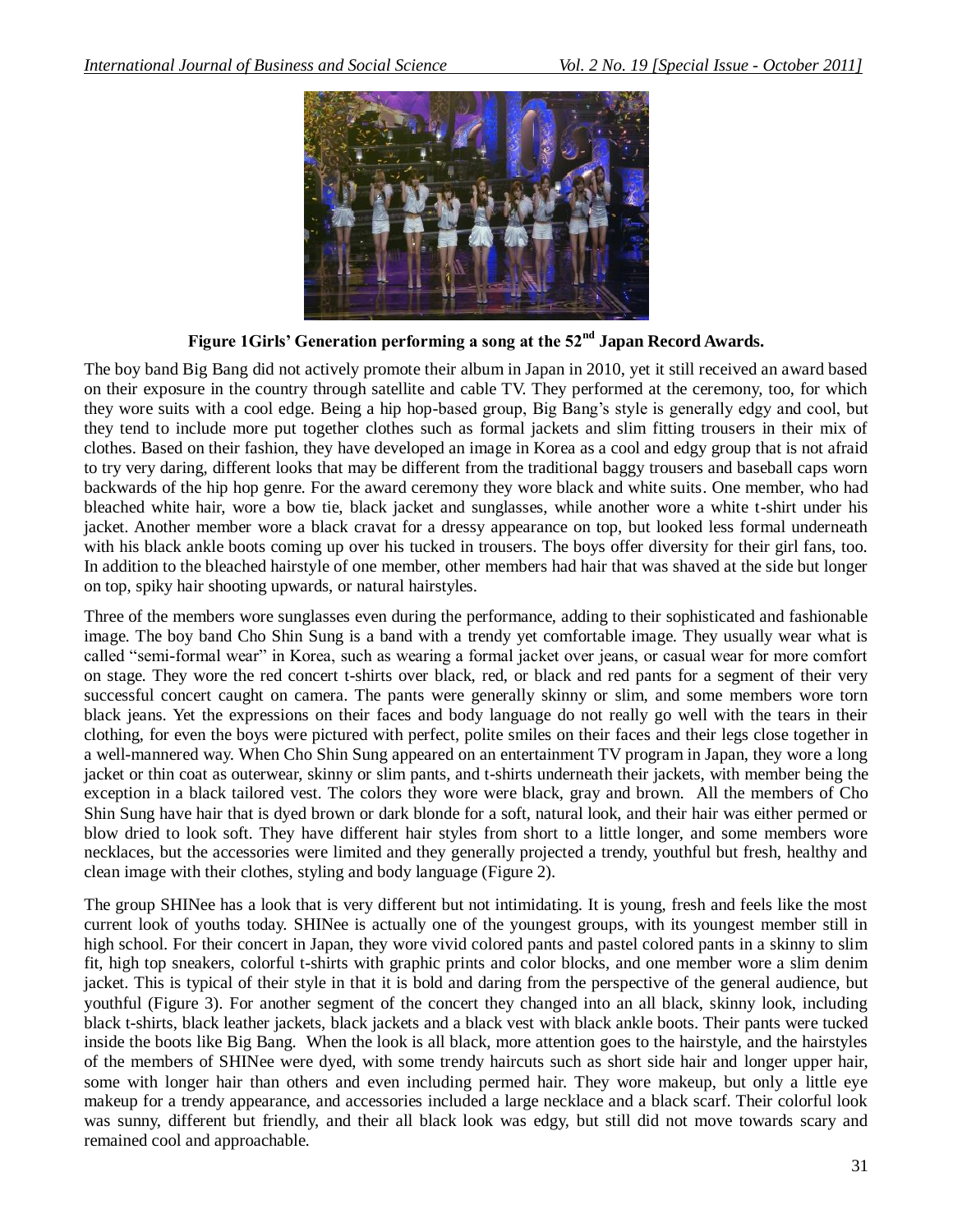

**Figure 2 Cho Shin Sung making an appearance on a Japanese TV show.**



**Figure 3SHINee wearing colorful looks for their concert in Japan.**

While groups can have diversity through its many members, solo artists have to show different sides to the audience all alone. Park Jung-min has a good looking but clean cut image from his role in SS501, and his look as a solo artist is slim and trendy, with a tough rock and roll feel at times, and a cuter look at others. For his concert in Japan, Park Jung-min started out with a long coat with studs that showed the military style he modeled for his album cover. The look even included leather gloves, but the skinny formal pants and overall slim silhouette helped him maintain a gentlemanly side and not look too overbearingly tough. Then, he changed into a cuter version of himself, which is something many Korean singers do during concerts to be more approachable to fans and show them a more personal side. He wore a humorous t-shirt with a fake tie and heart printed, and casual jeans in an appropriately light wash, and of course, his dance included movements choreographed to look cute with the bright song (Figure 4). Park Jung-min has natural black hair that is swept to the side and just long enough to cover his eyes slightly. It is his basic hairstyle that helps him maintain the image of a gentleman and allows him to wear such different styles.

Yoon Gun is another male singer with a "gentle" image. Actually, most Korean men have this image because this is generally the image of the leading man in Korean TV drama series, but Yoon Gun especially has a gentler image than younger singers like Big Bang, for example. Yoon Gun made a public appearance in Japan for the first time in four years in 2010, and the outfit he chose to wear was a gray soft sports jacket, a blue shirt with the collar slightly up and the top button undone and the cuffs folded over the jacket, and a loosely tied brick-colored tie. His hair was short, but the sides and back were cut slightly shorter than the top, which was a big trend in 2010. The carefully calculated soft look seems to have kept the image preferred by Koreans in mind. Lastly, Lim Tae-kyung, who has a classic yet dramatic and fashionable image, wore a light gray long jacket that came down mid-thigh, a white shirt with a high standing collar with the top button undone, a gray vest and matching gray pants. The jacket was gray, but did not match the other two items. Lim Tae-kyung has long shoulder-length hair with a side parting, which contributes to his unique look. His appearance on stage in Japan was formal with a twist, and his dramatic nature was reflected in his fashion item choices.



**Figure 4 Park Jung-min wearing a cute t-shirt, jeans and fabric bracelets during his concert in Japan.**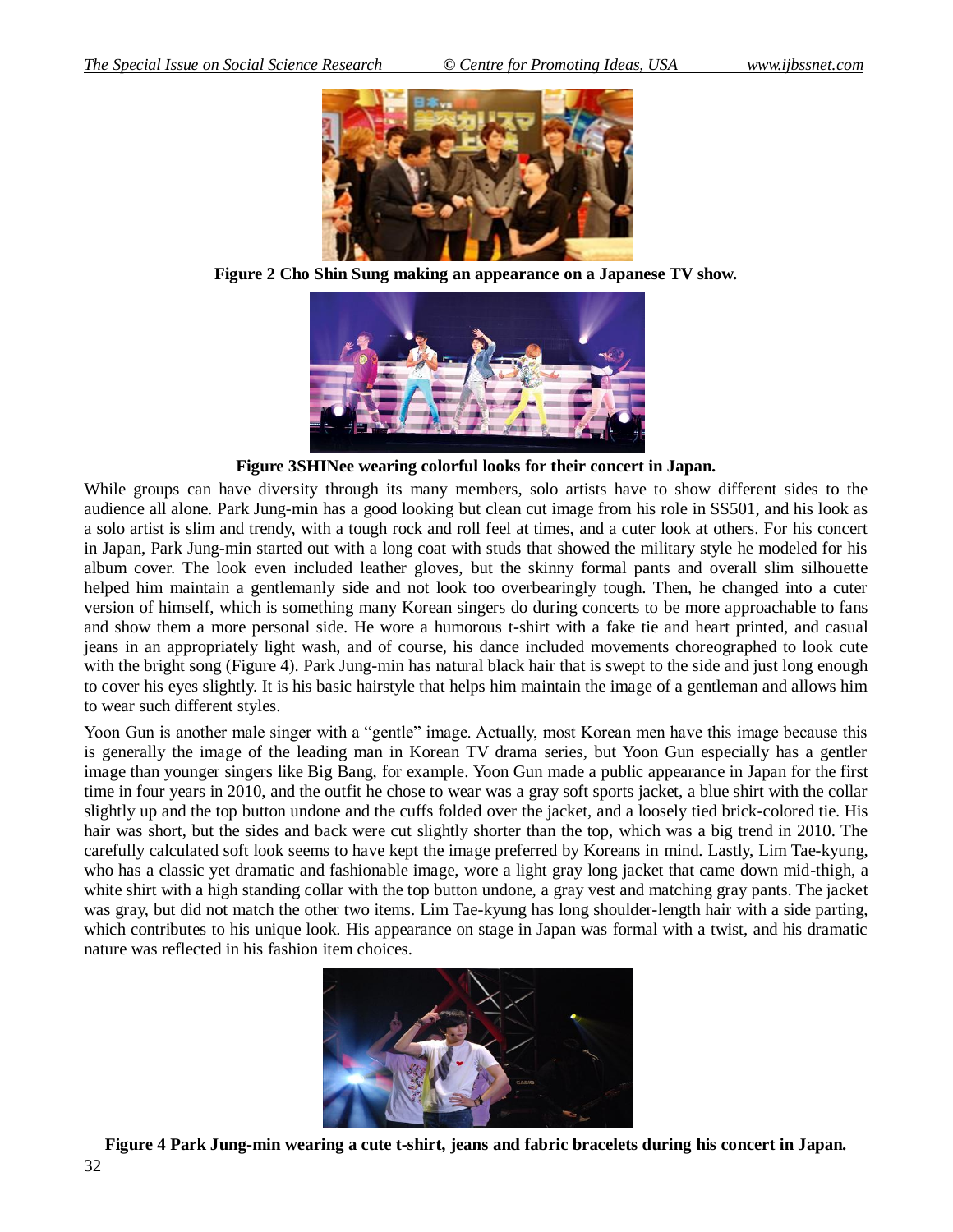Nayar stated that celebrities serve an important social purpose in that their actions generate emotional effects on the public (Nayar 2009, 5). Celebrities are in the public eye and therefore seen more than others, so even before they take any action, what they wear already starts to generate emotional effects, and there must be an emotional effect that is generated in Japanese people when they see *hallyu* singers either on TV or on stage. Upon analysis of the *hallyu* singer looks in 2010 and based on the characteristics of Japanese people and society, the following observations can be made: Korean *hallyu* singers who made appearances in Japan in 2010 presented a variety of different styles such a strong and edgy, colorful, sexy or gentlemanly. The similarities of all these looks are that first, they are very different. Second, they are cute and approachable. Third, they all have a slim silhouette. New items and styling that people have never seen before catch their eye and attention. As mentioned above, people like to see something different, and in Japan, where people live in a very visual culture, they are especially drawn to new visuals. Japan traditionally considers having a child-like heart a virtue, and is a country that likes all things cute (Richie 2003, 54).

Although *hallyu* singers presented a rocker look or sexy look at times, the looks were not strong or supported with a strong attitude and body language, so they generally looked cute, and the looks were easy to follow, too. The approachability of the looks is an important factor as it is what allows the audience to make a connection with the celebrity. The fashion of Japanese youths, or Japanese street fashion, is well-known for its exaggerated forms, combination of many colors in one look, many layers of accessories, big silhouettes and heavy makeup. Contrastingly, the styles worn by Korean singers, although they may seem exaggerated and bold in Korea, appear toned down and different but controlled in Japan. In a society that is highly visually stimulated with wild street fashion, video games, pachinkos and animations (Richie 2003, 103-149), the understated looks of *hallyu* singers are especially welcomed as they are friendly, down-to-earth and calm yet fashionable. Perhaps because the trend in 2010 internationally and especially in Korea was a slim silhouette, all the *shin-hallyu* stars wore a tight or slim silhouette. This silhouette showed off the petite frame of Korean people, adding to the cute and lovable image. The combination of the gentle and soft image of Korean people already established through Korean TV dramas, the polite smiles of *hallyu* singers, and these clothing characteristics seem to have created a formula of success in terms of appearance, in Japan.

### *6. Conclusion: Cute and Gentle Korean Looks in a Stimulating Japanese Society*

Fashion has always been a big part of popular culture. People are interested in what stars wear, and celebrities very often start trends. Publishing Director of *Vogue* magazine Stephen Quinn said, "*Vogue* has always photographed famous people because it understands the interests its readers have in the notion of being famous and being beautiful." The looks of people in the public eye that are welcomed by the public and start major trends ultimately reflect what we like, yearn and need, and therefore, is an important area of research for self-reflection, insight into the fashion system and discovering a basis for planning the future of fashion. Hallyu is a new type of popular culture. In Korea, a country that has developed rapidly both economically and technologically, fashion is falling behind, but the once lagging entertainment industry started to strive and make a mark in more recent years. The new type of *shin-hallyu*, focusing on young Korean singers branching out overseas, is especially successful, and understanding elements of its success can aid further success of *hallyu* stars, and the Korean fashion and entertainment industries. Certain cities are now some of the strongest and longest-established of global brands. This is why some products that include "Paris" or "5<sup>th</sup> Avenue" in their names were actually not designed or made in the city, but simply use the image of the city or place to create certain image and atmosphere for the product.

For example, Paris is considered a center of fashion consumption and Times Square is a symbol of the "happening" and commercial city, New York (Gilbert 2000, 9-10). Korea has not yet established itself as a brand, especially in terms of fashion, but the government is making efforts to develop the fashion industry, and understanding the unique characteristics of *hallyu* fashion that are well accepted by the world could help clarify a good strategic direction for establishment of the brand of Seoul. Analysis of the fashion of *hallyu* singers in Japan in 2010 shows that they wore tight or slim silhouettes, and a variety of different colors and styles. Individuals with different hair styles and clothing styles were especially intentionally included in groups to secure a wide range of fans, and solo artists changed their looks completely at times to show different sides of their personality. However, the styles of *hallyu* singers did not gain popularity for their diverse and extreme styles. The uniqueness of the looks, the cute and approachable aspect, and slim silhouettes were the key factors. Styles they had never seen before stimulated the curiosity of Japanese people who belong to a very visual society. The looks that were cute and more controlled than Japanese looks in terms of color and details were found to be approachable, and they were easy to copy, too.